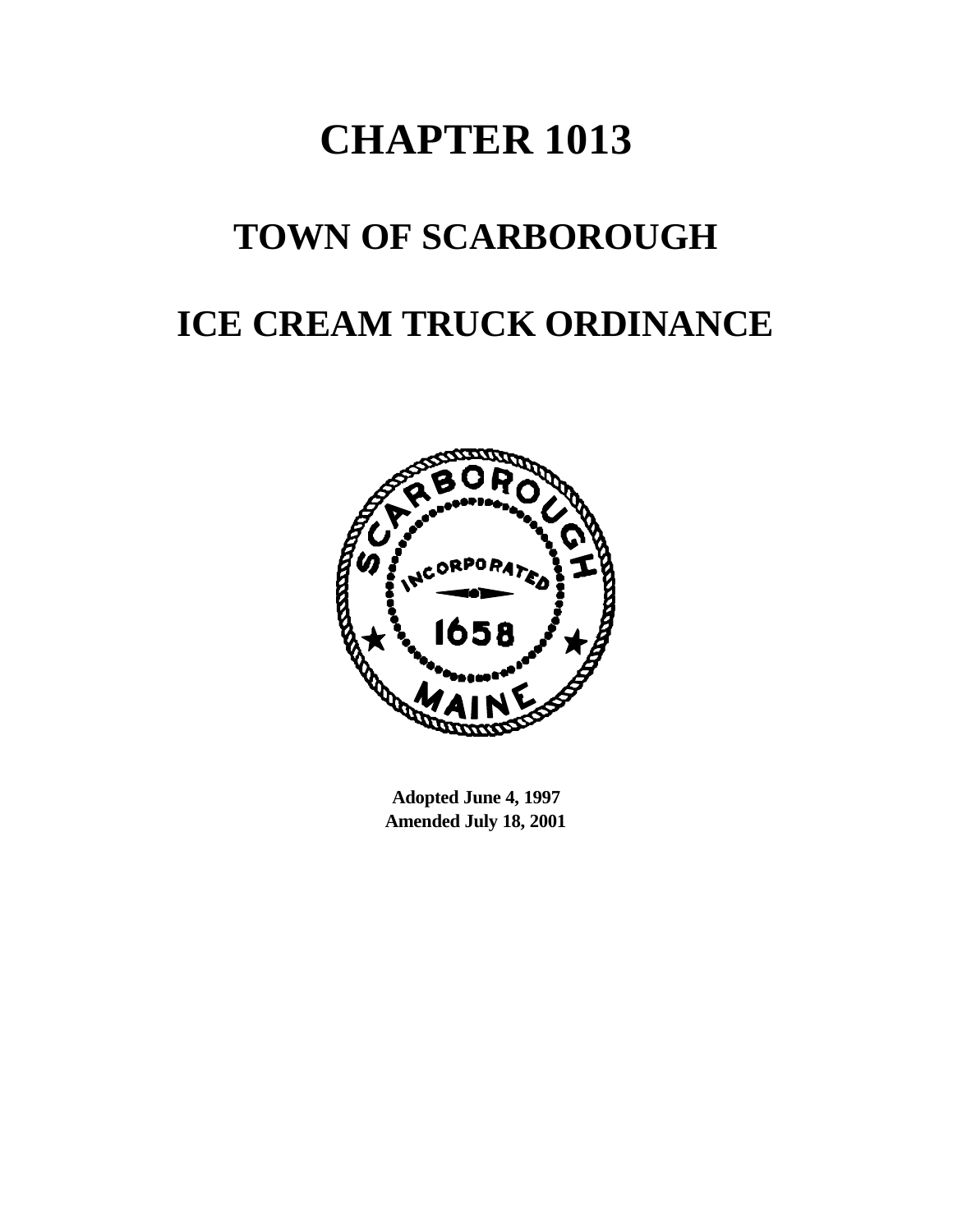#### **CHAPTER 1013 TOWN OF SCARBOROUGH ORDINANCE REGULATING ICE CREAM TRUCKS**

#### **DEFINITION**

1. Ice cream truck means a motor vehicle utilized as the point of retail sales of pre -wrapped or prepackaged ice cream, frozen yogurt, frozen custard, flavored frozen water or similar frozen dessert products.

#### **LICENSING PROCEDURES**

- 1. No person shall operate an ice cream truck in Scarborough without the license required by this ordinance. A separate license is required for each ice cream truck.
- 2. Applications for licenses under this ordinance shall be submitted to the Town Clerk on forms provided by the Town of Scarborough Schedule of License, Permit and Application Fees established by order of the Town Council.
- 3. New licenses shall be issued by the Town Council after a public hearing. Renewal licenses may be issued by the Clerk.
- 4. Licenses issued under this ordinance shall be valid for no more than one year and shall expire on March 31 of each calendar year unless an application for renewal has been filed prior to March 31, in which case an existing license shall remain in effect until the Clerk has acted on the renewal application.
- 5. Licenses issued under this ordinance may be suspended or revoked by the Town Council after notice and hearing for violations of any of the provisions of this ordinance.

#### **REGULATIONS APPLICABLE TO ICE CREAM TRUCKS**

- 1. Permitted Sales Location. Sales from ice cream trucks shall occur only on public ways with a speed limit of 25 miles per hour or less located within residential districts under the Scarborough Zoning Ordinance or on private ways with the consent of the owner or owners of the private way.
- 2. Prohibited Locations. No ice cream truck shall make any sales with 500 feet of a restaurant, retail store selling prepackaged food items or a fixed place of business having a victualer's license issued by the Town of Scarborough.

No ice cream truck shall make any sales within 500 feet of any public school. (amended 7/18/01).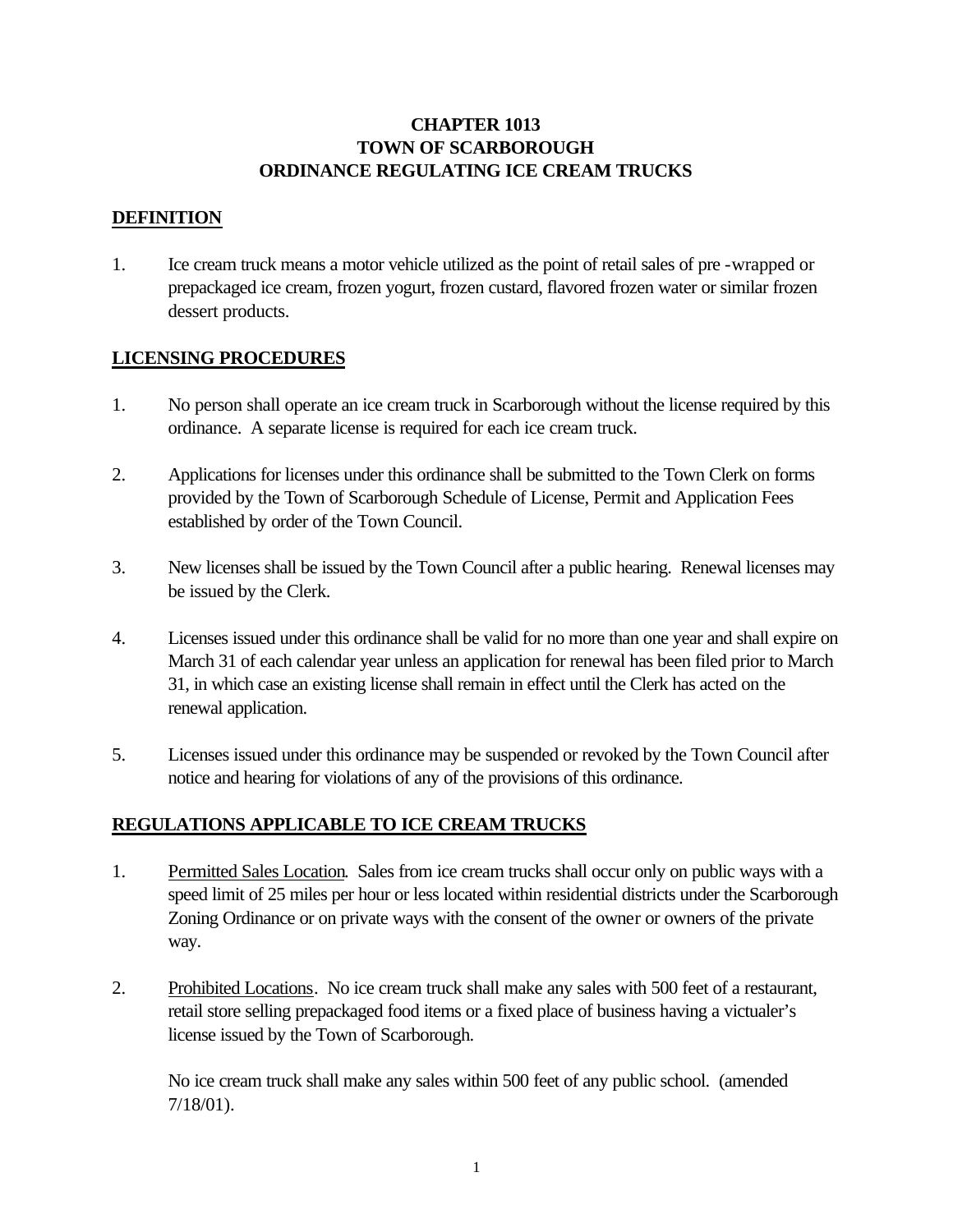No ice cream truck shall make any sales within 1500 feet of the mean high water mark of coastal waters at Higgins Beach. (amended 7/18/01).

No ice cream truck shall stop at any time f or the purpose of making sales in any area where parking is prohibited by the Town of Scarborough Traffic Ordinance or in any area posted as a no parking zone by the Scarborough Police Department.

- 3. Length of Stop. No ice cream truck shall stop for the purpose of making sales for more than 15 minutes in a single location.
- 4. Manner of Stops. Ice cream trucks shall pull as far as practicable to the side of the right of way when stopping for the purpose of making sales and shall operate four-way flashers when so stopped. In no event shall an ice cream truck stopped for the purpose of making sales prevent the passage of other motor vehicles on the right of way.
- 5. Rubbish Receptacle Required. Each ice cream truck shall provide a rubbish receptacle for use of its customers. Prior to leaving each stop, the operator of the ice cream truck shall remove any litter left at the stop by customers.
- 6. Hours of Operation. Ice cream trucks may stop for the purpose of making sales only between the hours of 11:00 a.m. and 8:00 p.m.
- 7. Insurance Required. Each ice cream truck shall be insured under a policy of public liability insurance in an amount of not less than \$300,000 with the Town of Scarborough names as an additional insured on the policy.
- 8. Limits on Products Sold. Only pre-wrapped or pre-packaged food items may be sold from an ice cream truck. Non-frozen items such as pre-packaged soft drinks, candy, chewing gum and snack food may be sold from an ice cream truck provided the principal product sold is ice cream and/or similar frozen dessert products.

#### **EXEMPTION FROM ZONING ORDINANCE**

1. An ice cream truck licensed under this ordinance and operated in compliance with this ordinance shall not be considered a land use subject to regulation under the Scarborough Zoning Ordinance.

#### **VIOLATION, ENFORCEMENT AND PENALTIES**

1. Any person who violates any provision of this ordinance commits a civil violation punishable by a civil penalty of up to \$100.00 per violation. Each day a violation occurs or exists constitutes a separate violation.